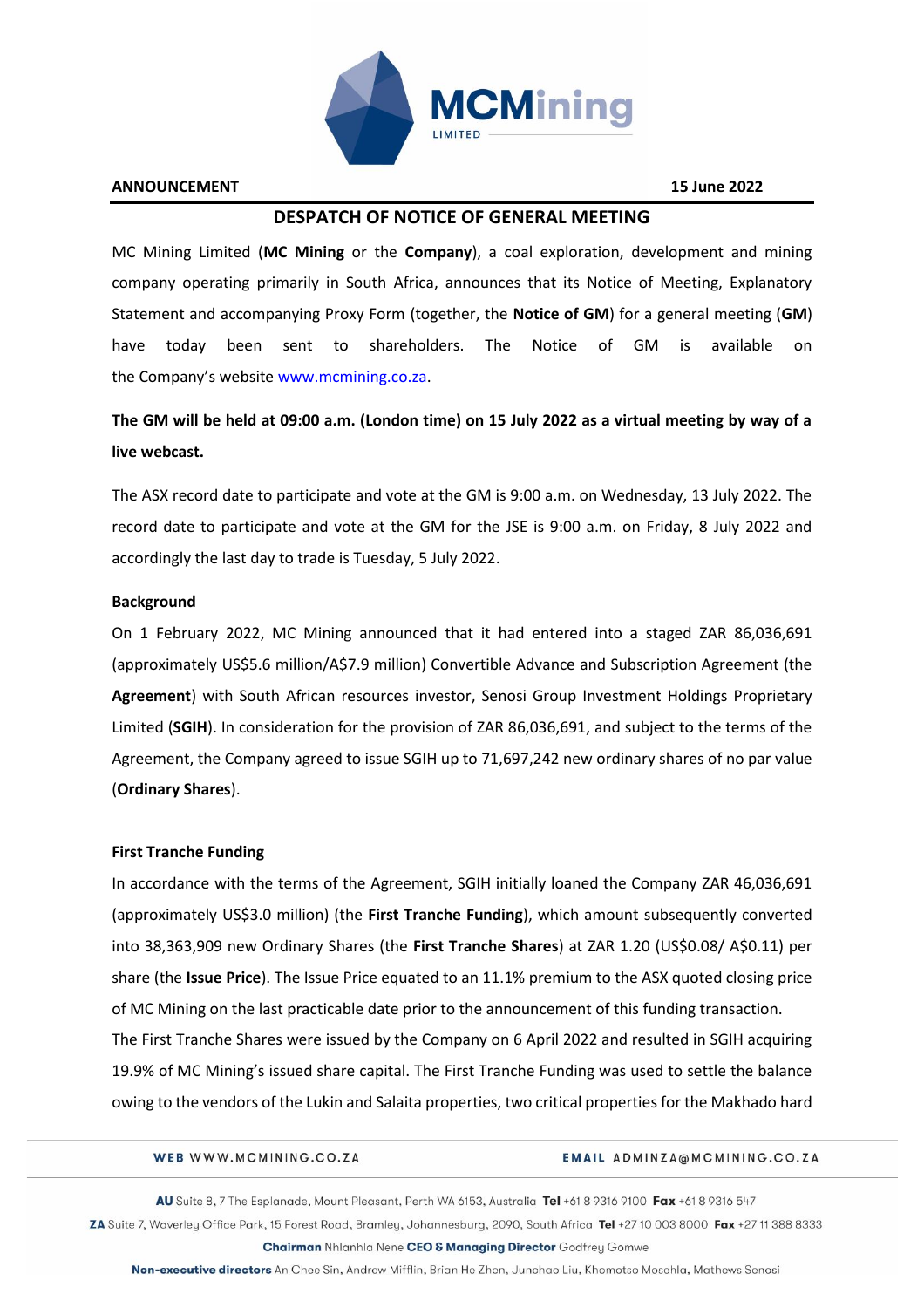coking coal project (**Makhado Project**) and to supplement the MC Mining group working capital requirements.

#### **Second Tranche Funding**

As part of the Agreement, SGIH also conditionally agreed to loan the Company up to a further ZAR40 million (the **Second Tranche Funding**), which amount would, subject to the receipt of all required approvals, convert into an additional 33,333,333 new Ordinary Shares (the **Second Tranche Shares**) at the Issue Price (the **Transaction**). This issue would result in SGIH holding up to approximately 31.71% of the Company's enlarged share capital (assuming no further Ordinary Shares are issued).

The issue of the Second Tranche Shares is subject to MC Mining shareholder approval<sup>1</sup> in accordance with Item 7 of Section 611 of the Corporations Act 2001, as the combined interest of SGIH will exceed 20% of the Company's issued share capital. Under Australian law, the Notice of GM must also include a report from an independent expert on whether the issue of the Second Tranche Shares is fair and reasonable to "non-associated" shareholders. The independent expert's report (the **Report**) has been prepared by BDO Corporate Finance (WA) Pty Ltd (**BDO**) and forms part of the Notice of GM.

The first two instalments of the Second Tranche Funding have been advanced in accordance with the agreed schedule set out below, and Second Tranche Shares will be issued to SGIH if shareholders pass Resolution 2. This approval was originally due to be sought on or before 29 June 2022 but SGIH and the Company agreed to extend this date to 15 July 2022, as well as to extend the third Second Tranche Funding payment of ZAR 10 million (\$0.6 million), from 30 June 2022 to 15 July 2022. The fourth Second Tranche funding payment date remains as previously agreed. If the shareholder approval is not obtained, as was the case with the case when the GM was required to have been held by 29 June 2022, the final two instalments of the Second Tranche Funding will not be advanced and the amount already advanced under the Second Tranche Funding is repayable by the Company within 30 days.

<sup>1</sup> The Notice of GM also seeks, in Resolution 1, MC Mining shareholder ratification of issuance of the First Tranche Shares under and in accordance with ASX Listing Rule 7.1 and 7.1A. The Board recommends shareholders vote in favour of Resolution 1.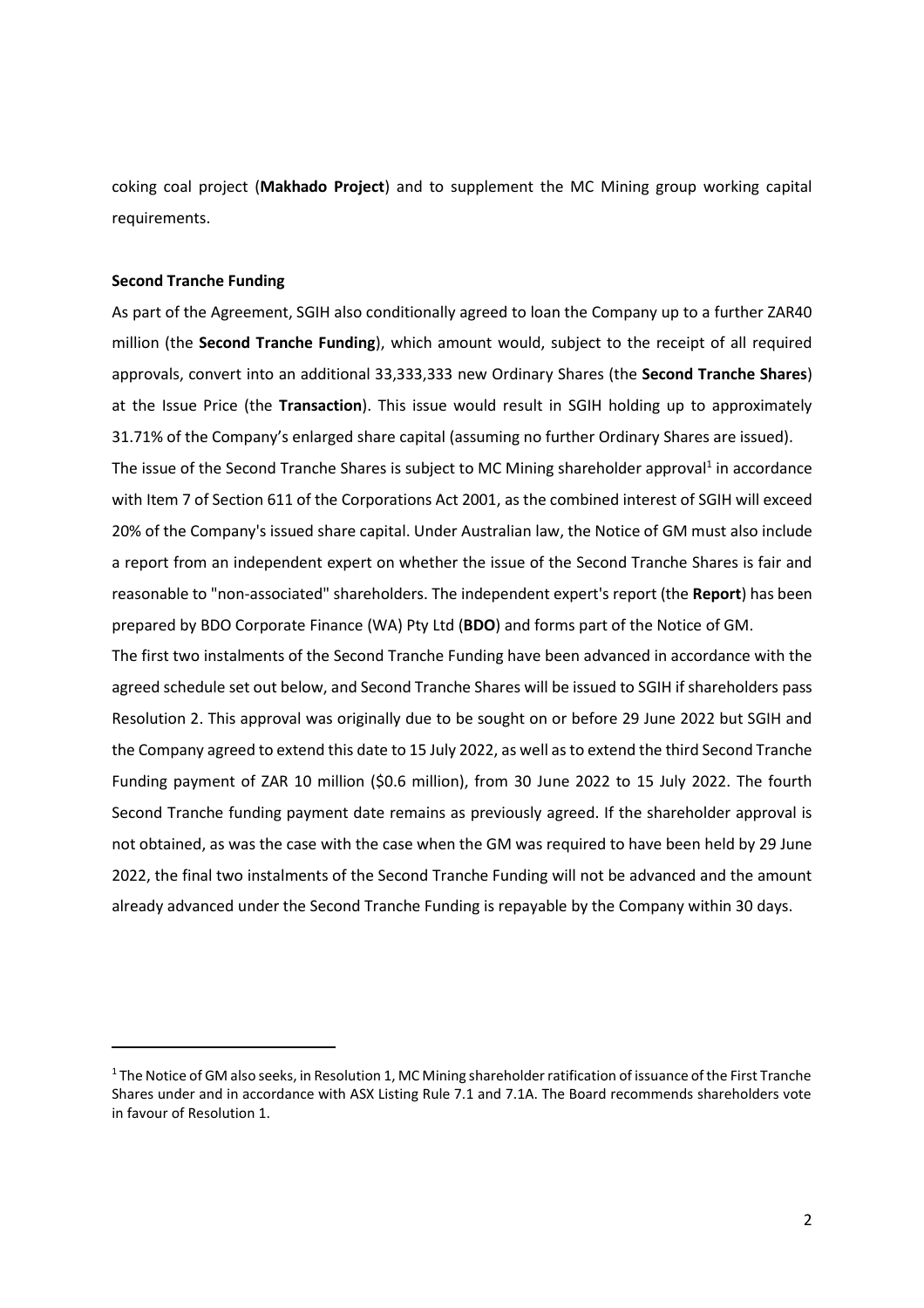| Date          | <b>ZAR</b> |
|---------------|------------|
| 30 April 2022 | 10,000,000 |
| 31 May 2022   | 10,000,000 |
| 15 July 2022  | 10,000,000 |
| 31 July 2022  | 10,000,000 |
| Total         | 40,000,000 |

The timing and amount of the Second Tranche Funding is set out below:

The Second Tranche Funding will be used to advance development of the Makhado Project and to supplement MC Mining's group working capital requirements. If shareholder approval is not obtained to permit the issue of the Second Tranche Shares, the ZAR20 million loan already advanced by SGIH will be repaid using part of the ZAR60 million standby loan facility with Dendocept (Proprietary) Limited, announced by the Company on 6 June 2022. If the funds provided under the standby loan facility are applied to repayment of the Second Tranche Funding, and based on, inter alia, prevailing forward API4 coal prices and management of group facilities including the new standby facility, the Company's cash runway is expected to extend to beyond November 2022. In addition, MC Mining is also pursuing several alternative options to secure the necessary funding for the construction of the Makhado Project.

#### **Summary of BDO findings**

BDO considered the Transaction the subject of Resolution 2 in accordance with Item 7 of Section 611 of the Australian Corporations Act and concluded that the Transaction is "not fair but reasonable" to "non-associated" shareholders (being shareholders other than SGIH and those associated with SGIH). In BDO's opinion, the Transaction is not fair because the value of an Ordinary Share prior to the Transaction (on a control basis as defined in BDO's report) is greater than the value of an Ordinary Share following the Transaction (on a minority interest basis as defined in BDO's report). It is noted that BDO's assessment of the value of an MC Mining Ordinary Share was made through valuation methodologies based on MC Mining's asset base, which it deemed to be materially higher than the current equity market value of MC Mining. However, BDO considered the Transaction to be "reasonable" because the advantages of the Transaction to shareholders are greater than the disadvantages.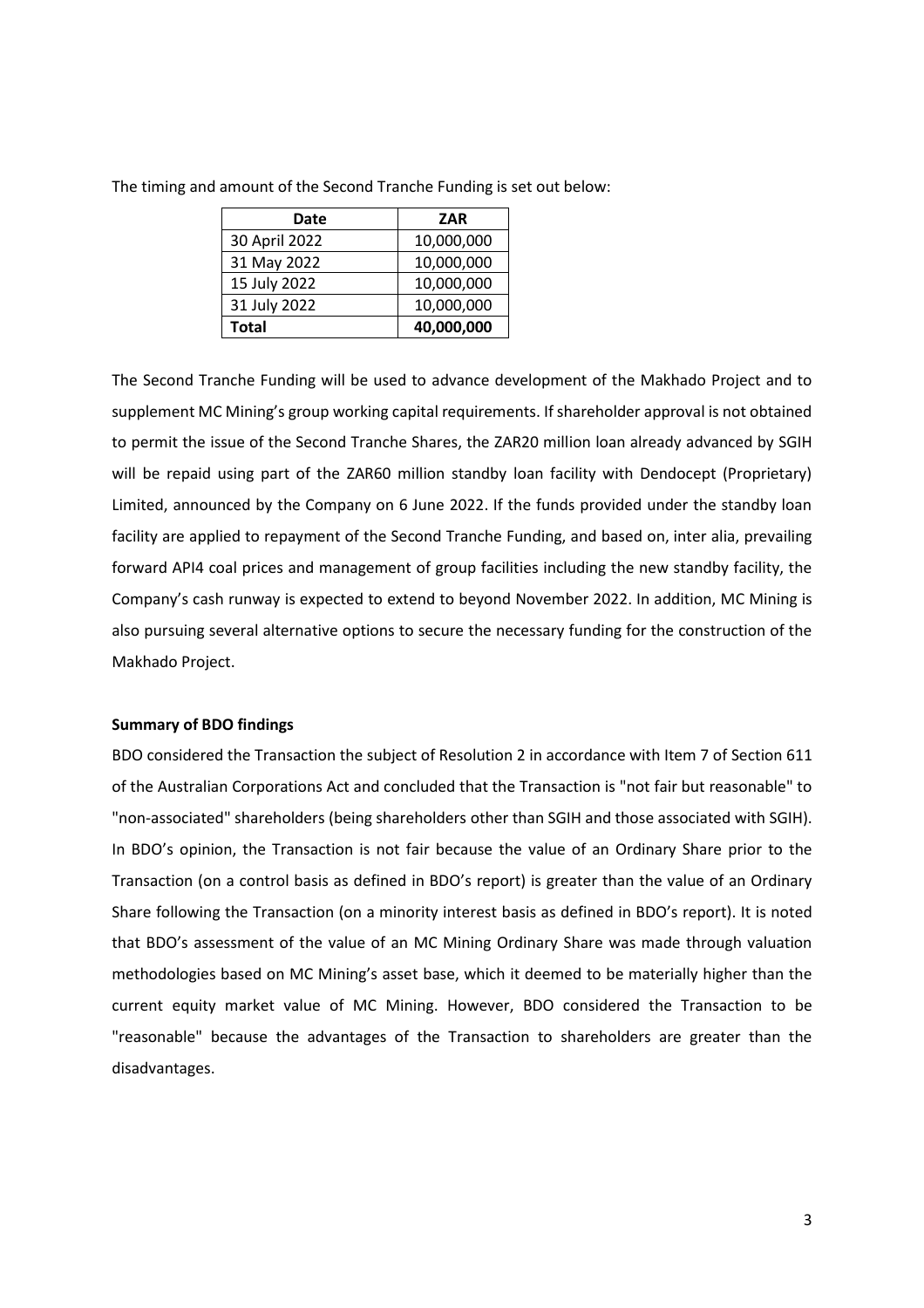The Report also includes an independent technical assessment and valuation report prepared by SRK Consulting (Australasia) Pty Ltd (**SRK**) (**Technical Specialist Report**). BDO relied on the Technical Specialist Report when valuing MC Mining's mineral assets. The Technical Specialist Report was prepared in accordance with the Australasian Code for Public Reporting of Technical Assessments and Valuation of Mineral Assets (2015 Edition) and the Australasian Code for Reporting of Exploration Results, Mineral Resources and Ore Reserves (2012 Edition). The valuation methodologies used by SRK (and which are referred to in the Report) are set out in detail in the Technical Specialist Report. Under the BDO valuation, the value of an MC Mining share prior to the Transaction, and the value of an MC Mining share following the Transaction, per the Report, are compared below:

|                                                                 | Low   | Preferred <sup>2</sup> | High  |
|-----------------------------------------------------------------|-------|------------------------|-------|
|                                                                 | US\$  | US\$                   | US\$  |
| Value of a MC Mining Ordinary Share prior to the Transaction on | 0.427 | 0.620                  | 0.878 |
| a control basis                                                 |       |                        |       |
| Value of a MC Mining Ordinary Share following the Transaction   | 0.303 | 0.454                  | 0.659 |
| on a minority basis                                             |       |                        |       |

## **Further information on the value of MC Mining**

For reference, as at 14 June 2022, being the last practicable date prior to this announcement, the price per MC Mining Ordinary Share was US\$0.096 on the Australian Stock Exchange (converted at A\$1.45:US\$1.00).

#### **SRK Technical Specialist Report**

SRK reviewed the project technical assumptions and provided an assessment on the reasonableness of the techno-economic assumptions in the Uitkomst Colliery and Makhado Project cash flow models that consider the life of mine plans developed by MC Mining, including the Coal Resource and Coal Reserve Estimates, the mining methods, the processing assumptions, infrastructure requirements, the operating costs, the capital expenditure and the environmental and permitting provisions. On this basis, SRK estimates the current market value to be between ZAR3,202 million and ZAR4,932 million,

<sup>&</sup>lt;sup>2</sup> Preferred values are the midpoint of the range unless otherwise stated.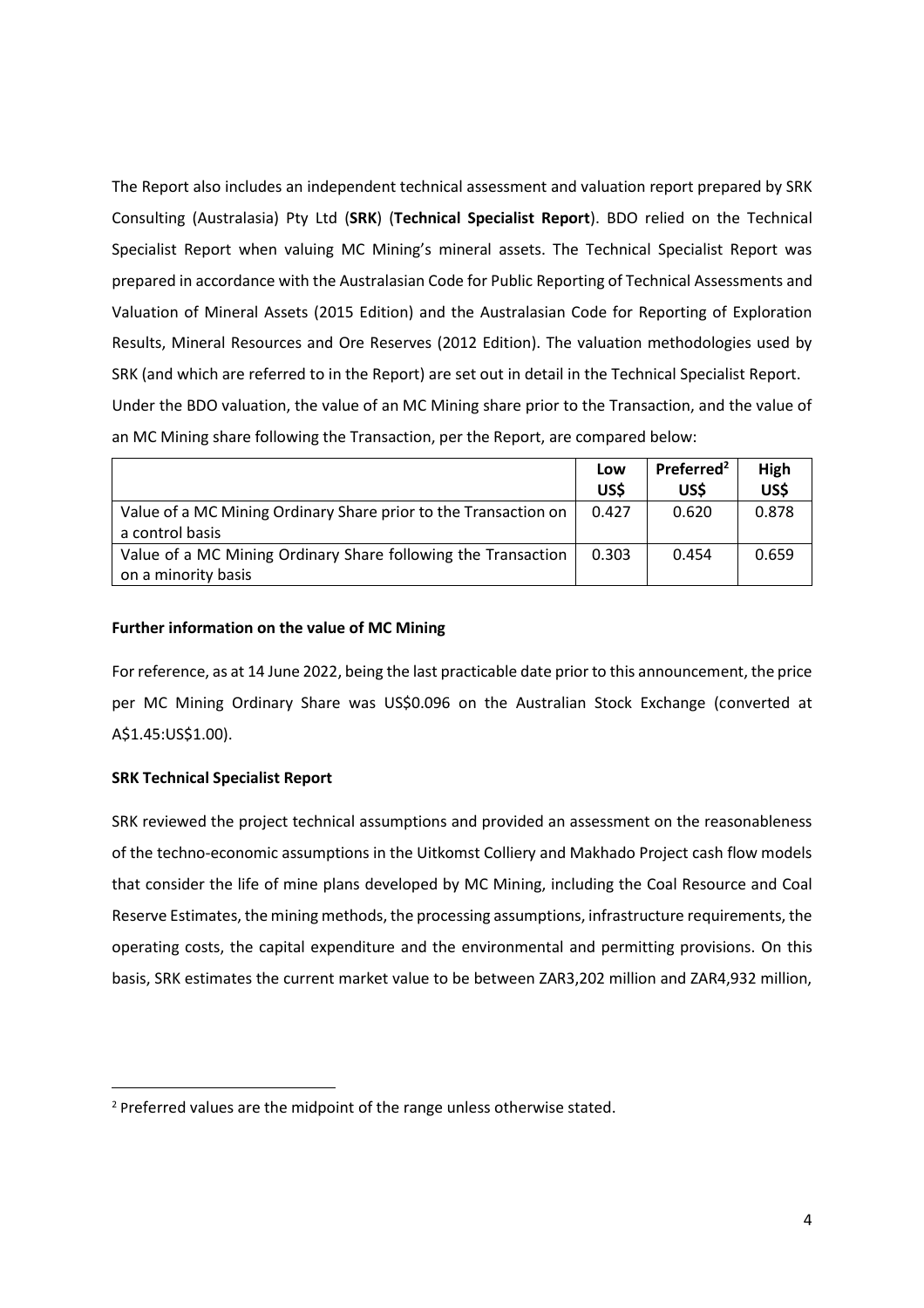with a preferred value of ZAR4,067 million for the attributable residual Coal Resources held by MC Mining<sup>3</sup>.

Shareholders are advised to read the Notice of Meeting, including the Report, in its entirety.

## **Related Party Transaction**

The amendment to the timing for SGIH's advancement of the third instalment of the Second Tranche Funding to the Company (the **Timetable Revision**), as set out above, is deemed a related party transaction under the AIM Rules for Companies. The independent directors of the Board, being those directors other than Mr Senosi, having consulted with Strand Hanson Limited, the Company's Nominated Adviser, consider the Timetable Revision to be fair and reasonable insofar as the Company's shareholders are concerned.

#### **Board recommendation**

Shareholders are directed to carefully consider the Notice of GM (including the Report and the Technical Specialist Report) for the purposes of deciding how to vote on Resolution 1 and 2. The MC Mining Board is not aware of any other information that shareholders might reasonably require to make a decision whether it is in the best interest of the Company to vote in favour or against Resolution 1 and 2. The Board, other than Mr M. Senosi, who is interested in the Resolutions, recommends shareholders vote in favour of Resolution 1. However, and because of BDO's conclusion, the Board of MC Mining has decided not to make a recommendation in relation to Resolution 2.

Authorised by **Godfrey Gomwe Chief Executive Officer**

This announcement has been approved by the Company's Disclosure Committee.

*This announcement contains inside information for the purposes of Article 7 of EU Regulation No. 596/2014, which forms part of United Kingdom domestic law by virtue of the European Union (Withdrawal) Act 2018 (as amended).*

All amounts are in US dollars or South African rand unless stated differently.

<sup>&</sup>lt;sup>3</sup> The full Technical Specialist Report forms part of the Notice of GM.